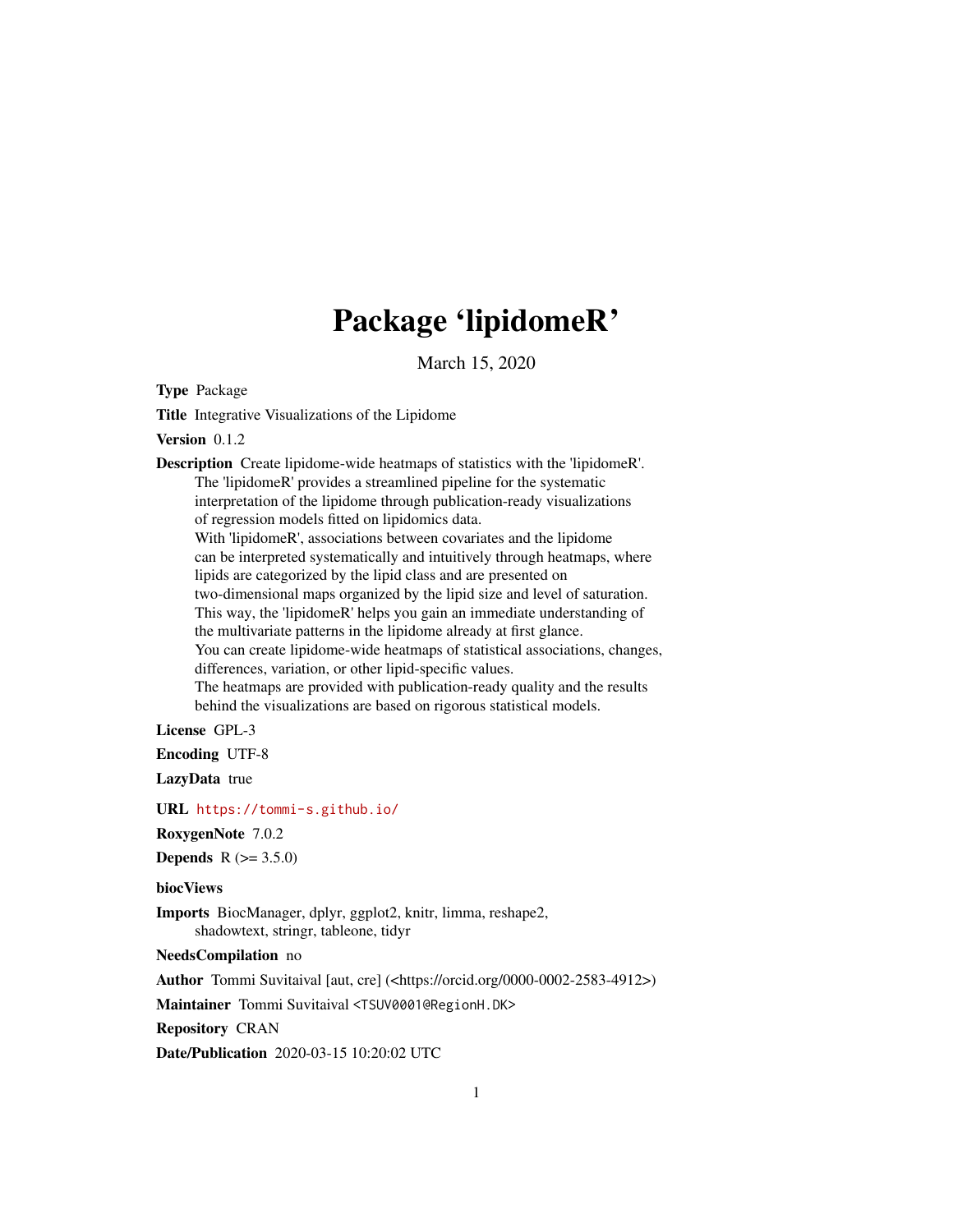### <span id="page-1-0"></span>R topics documented:

| Index |  |
|-------|--|

cancerlipidome *Levels of lipids in benign and malignant breast tumors in humans.*

### Description

This data set contains levels of 409 named lipids in 118 human breast tumor tissue samples.

### Usage

```
data( cancerlipidome )
```
### Format

A long-format data frame with 48262 rows and 7 variables:

ID Participant number

Group Diagnosis of the type tumor: benign, cancer, or metastasis

Race Ethnic background of the participant

Stage Diagnosis of the stage of the tumor

Type Sub-type of the breast tumor. IDC: Invasive Ductal Carcinoma

Lipid\_Name Name of the lipid. The names are in the format 'XY(C:D)', where 'XY' is the abbreviation of the lipid class, 'C' is the total number of carbon atoms in the fatty-acid chains, and 'D' is the total number of double-bonds in the fatty acid chains.

Lipid\_Level Measured level of the lipid.

### Source

This data is available at the NIH Common Fund's National Metabolomics Data Repository (NMDR) website, the Metabolomics Workbench, <https://www.metabolomicsworkbench.org>, where it has been assigned Project ID PR000742. The data can be accessed directly via its Project DOI: [10.21228/M8RX01.](http://dx.doi.org/10.21228/M8RX01) This work was supported by NIH grant, U2C- DK119886.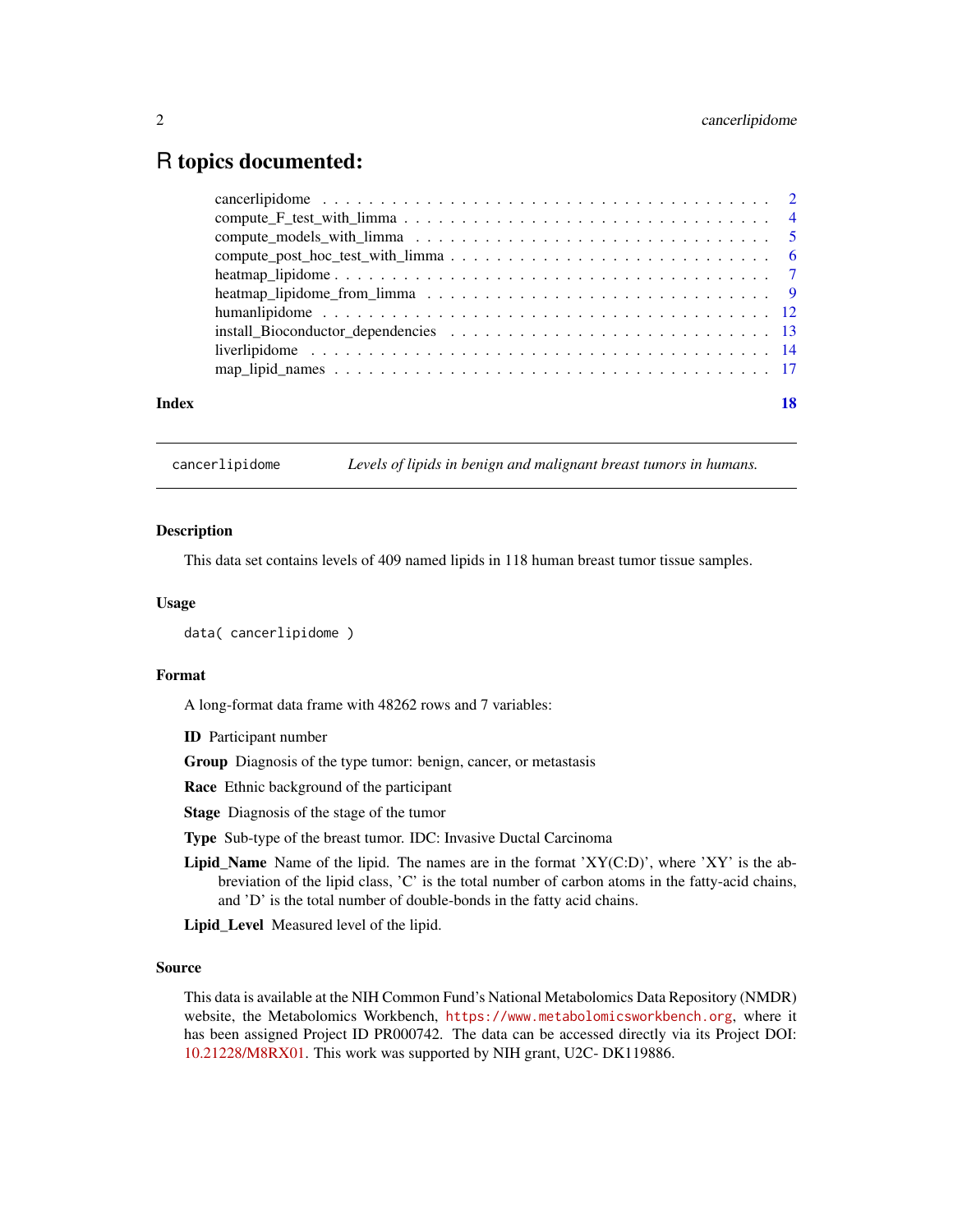### cancerlipidome 3

### References

Purwaha, P., et al. Unbiased lipidomic profiling of triple-negative breast cancer tissues reveals the association of sphingomyelin levels with patient disease-free survival. Metabolites 8, 41 (2018) [\(doi: 10.3390/metabo8030041\)](https://doi.org/10.3390/metabo8030041)

### Examples

```
# Import the data set.
data( cancerlipidome )
# Convert the data into wide format, where each lipid is one column and
# each sample is one row.
cancerlipidome.wide <-
   tidyr::pivot_wider(
       data = cancerlipidome,
       names_from = Lipid_Name,
       values_from = Lipid_Level
   \lambda# Inspect the data frame.
# View( cancerlipidome.wide )
# Create a mapping of the lipid names.
names.mapping <-
   map_lipid_names( x = unique( cancerlipidome$"Lipid_Name" ) )
# Compute the regression models.
result.limma <-
   compute_models_with_limma(
       x = \text{cancerlipidome.wide},
       dependent.variables = names.mapping$"Name",
       independent.variables = c( "Group" )
   \lambda# Create a figure of all lipids and factors.
figure.output <-
  heatmap_lipidome_from_limma(
    x = result.limma$"model",
    names.mapping = names.mapping,
    axis.x.carbons = FALSE,
    class.facet = "row",
    plot.all = TRUE,
    plot.individual = FALSE,
    print.figure = TRUE,
    scales = "free",
    space = "free"
  \lambda# Create individual figures for each factor.
figure.output <-
   heatmap_lipidome_from_limma(
       x = result.limma$"model",
       names.mapping = names.mapping,
       axis.x.carbons = FALSE,
       class.facet = "wrap",
```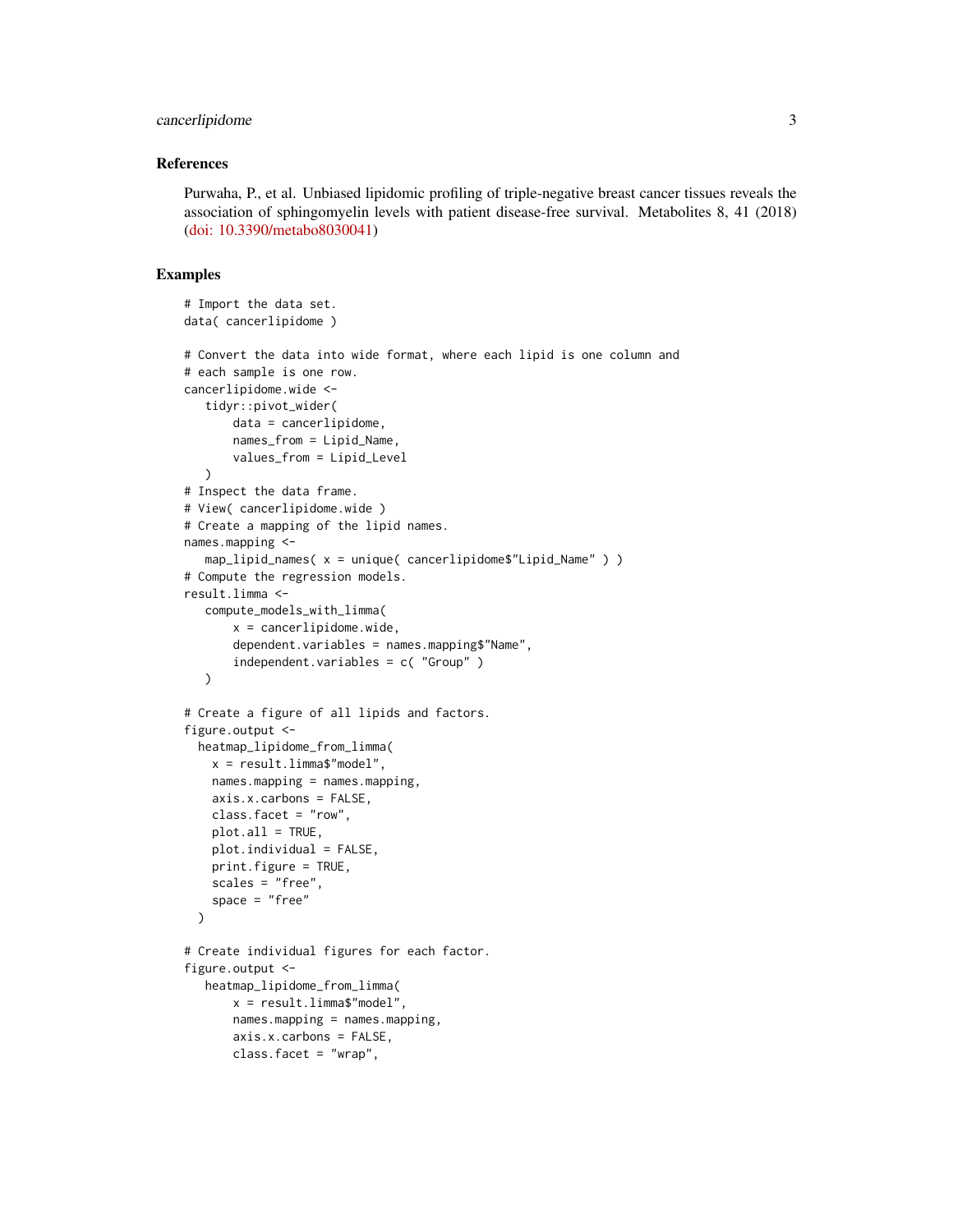```
omit.class = "PA",
      plot.all = FALSE,
      plot.individual = TRUE,
      print.figure = FALSE,
      scales = "free",
      space = "free")
# Print the figure of differences between cancer and benign tumors.
print( figure.output[[ "GroupCancer" ]] )
```
<span id="page-3-1"></span>compute\_F\_test\_with\_limma

*Compute an F-test for a multi-level factor independent variable*

### Description

Use this to achieve analysis of variance (ANOVA) or analysis of covariance (ANCOVA). The F-test is based on a model produced by the function [compute\\_models\\_with\\_limma](#page-4-1). To use this function, first call the function [compute\\_models\\_with\\_limma](#page-4-1).

### Usage

```
compute_F_test_with_limma(x, p.adj.threshold = 0.05, print.table = FALSE)
```
### Arguments

| $\mathsf{x}$    | (Required) list of models for which the test will be done. The F-test will be com-<br>puted for the first independent variable that was specified in the independent, variables<br>argument to the function compute_models_with_limma. |
|-----------------|----------------------------------------------------------------------------------------------------------------------------------------------------------------------------------------------------------------------------------------|
| p.adj.threshold |                                                                                                                                                                                                                                        |
|                 | (Optional) numeric value specifying the threshold for statistical significance of<br>difference after correction for multiple testing.                                                                                                 |
| print.table     | (Optional) TRUE or FALSE: Print the results of the test?                                                                                                                                                                               |

### Value

List x supplemented by the results of the F-test.

### See Also

[compute\\_models\\_with\\_limma](#page-4-1) for the model computation step that is required prior to calling this function.

[compute\\_post\\_hoc\\_test\\_with\\_limma](#page-5-1) for the pairwise post-hoc comparisons that may follow the F-test done with this function.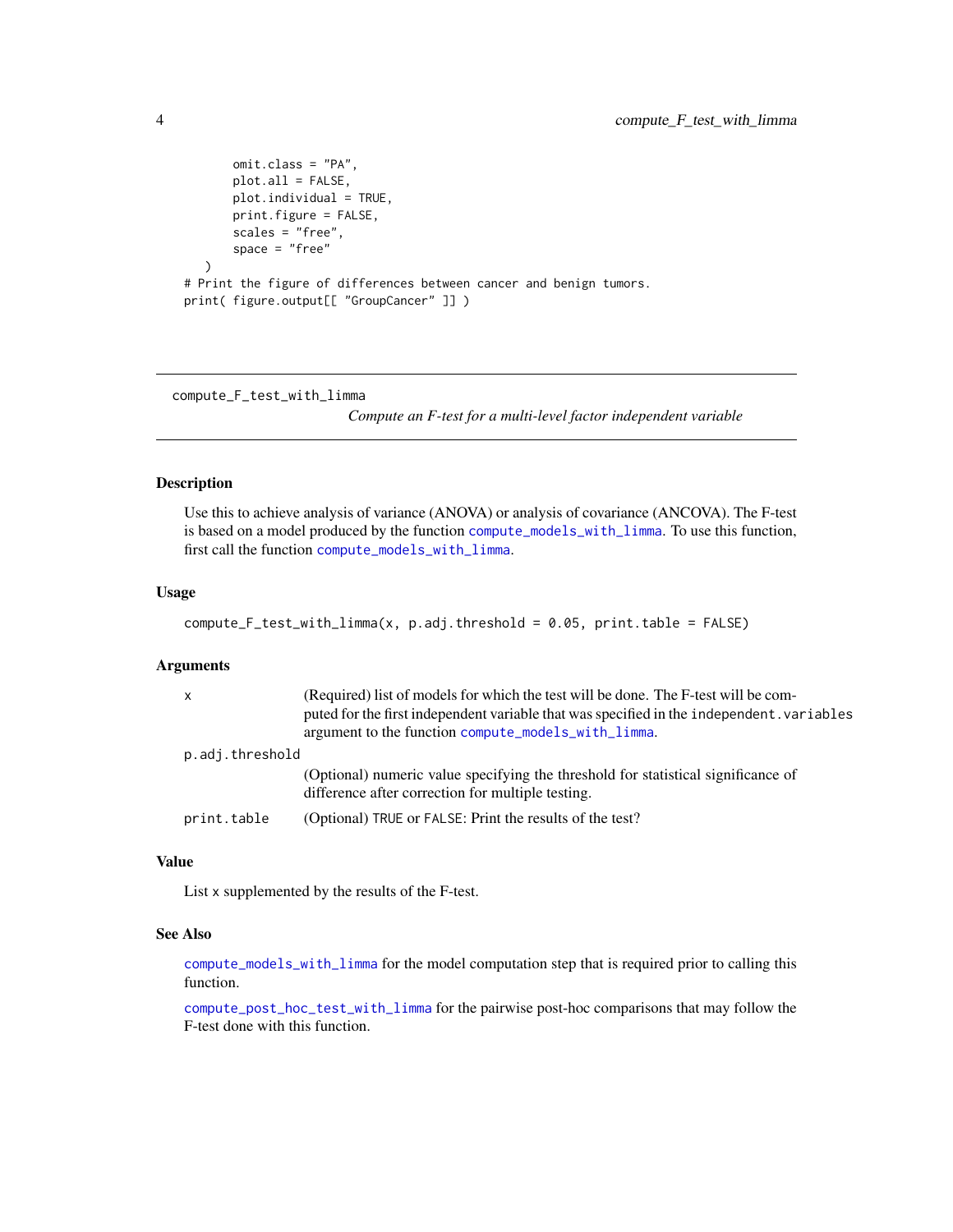<span id="page-4-1"></span><span id="page-4-0"></span>compute\_models\_with\_limma

*Compute lipid-specific regression models*

### Description

Use this function to computing multiple regression models that can be directly supplied to the visualization functions of the 'lipidomeR'.

### Usage

```
compute_models_with_limma(
 x,
  dependent.variables,
  independent.variables,
  random.effect = NULL,
 formula = NULL,
 F.test = FALSE,
 print.table1 = FALSE,
  scale.dependent.variables = TRUE,
 scale.independent.variables = FALSE,
 verbose = TRUE
)
```
### Arguments

| $\times$              | (Required) data matrix.                                                                                                                                                                                                                                               |
|-----------------------|-----------------------------------------------------------------------------------------------------------------------------------------------------------------------------------------------------------------------------------------------------------------------|
| dependent.variables   |                                                                                                                                                                                                                                                                       |
|                       | (Required) vector of names of dependent variables. These should be the names<br>of the lipids.                                                                                                                                                                        |
| independent.variables |                                                                                                                                                                                                                                                                       |
|                       | (Required) vector of names of the independent variables. These should be the<br>names of the variables defining the experiment design.                                                                                                                                |
| random.effect         | (Optional) name of a single variable specifying the random effect for a random-<br>effects model. For instance, ID specifies a random effect as in $limmax$ : : duplicateCorrelation(<br>$\ldots$ , block = $x$ \$'ID').                                              |
| formula               | (Optional) character string of model formula in the format accepted by the func-<br>tion model matrix and starting with $\sim$ . Variables mentioned in the formula<br>should be included in the independent. variables argument. For instance,<br>Group * Treatment. |
| F.test                | (Optional) TRUE or FALSE: Should an F-test for analysis of variance (ANOVA)<br>or analysis of covariance (ANCOVA) be computed?                                                                                                                                        |
| print.table1          | (Optional) TRUE or FALSE: Should a summary table of the independent variables<br>be printed?                                                                                                                                                                          |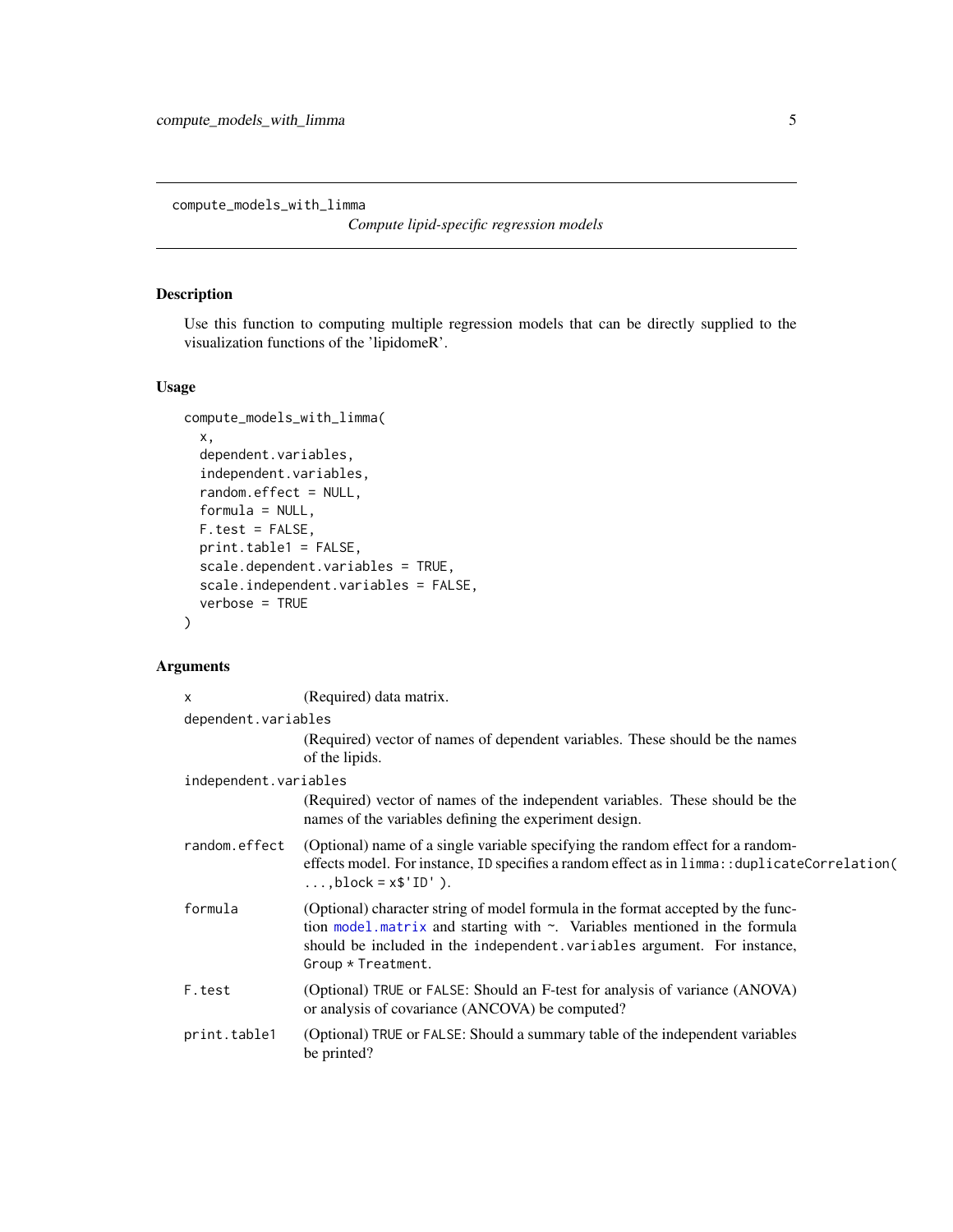<span id="page-5-0"></span>

| scale.dependent.variables   |                                                                                                                            |
|-----------------------------|----------------------------------------------------------------------------------------------------------------------------|
|                             | (Optional) TRUE or FALSE: Should dependent variables be scaled to zero-mean<br>and unit-variance prior to model fitting?   |
| scale.independent.variables |                                                                                                                            |
|                             | (Optional) TRUE or FALSE: Should independent variables be scaled to zero-mean<br>and unit-variance prior to model fitting? |
| verbose                     | (Optional) TRUE or FALSE: Print messages from the model fitting?                                                           |

### Value

List of regression results the that can be directly supplied as an argument to the function [heatmap\\_lipidome\\_from\\_limma](#page-8-1) and other visualization functions of the lipidomeR.

### See Also

[heatmap\\_lipidome\\_from\\_limma](#page-8-1) for visualizing the output of this function.

<span id="page-5-1"></span>compute\_post\_hoc\_test\_with\_limma

*Compute pairwise post-hoc comparisons for a multi-level factor*

### **Description**

Use this function to achieve the post-hoc comparisons between the multiple levels of an independent variable. These comparisons follow analysis of variance (ANOVA) or analysis of covariance (ANCOVA). The pairwise comparisons are based on a result of an F-test produced by the function [compute\\_F\\_test\\_with\\_limma](#page-3-1). To use this function, first call the functions [compute\\_models\\_with\\_limma](#page-4-1) and [compute\\_F\\_test\\_with\\_limma](#page-3-1) consecutively.

### Usage

```
compute_post_hoc_test_with_limma(
  x,
 p.adj.threshold = NULL,
  remap.level.names = FALSE
)
```
### Arguments

x (Required) list of models for which the test will be done. The pairwise comparisons will be computed using the levels of the first independent variable that was specified in the independent.variables argument to the function [compute\\_models\\_with\\_limma](#page-4-1). The comparisons will be computed for the lipids that had an F-test result of statistical significance from the function [compute\\_F\\_test\\_with\\_limma](#page-3-1).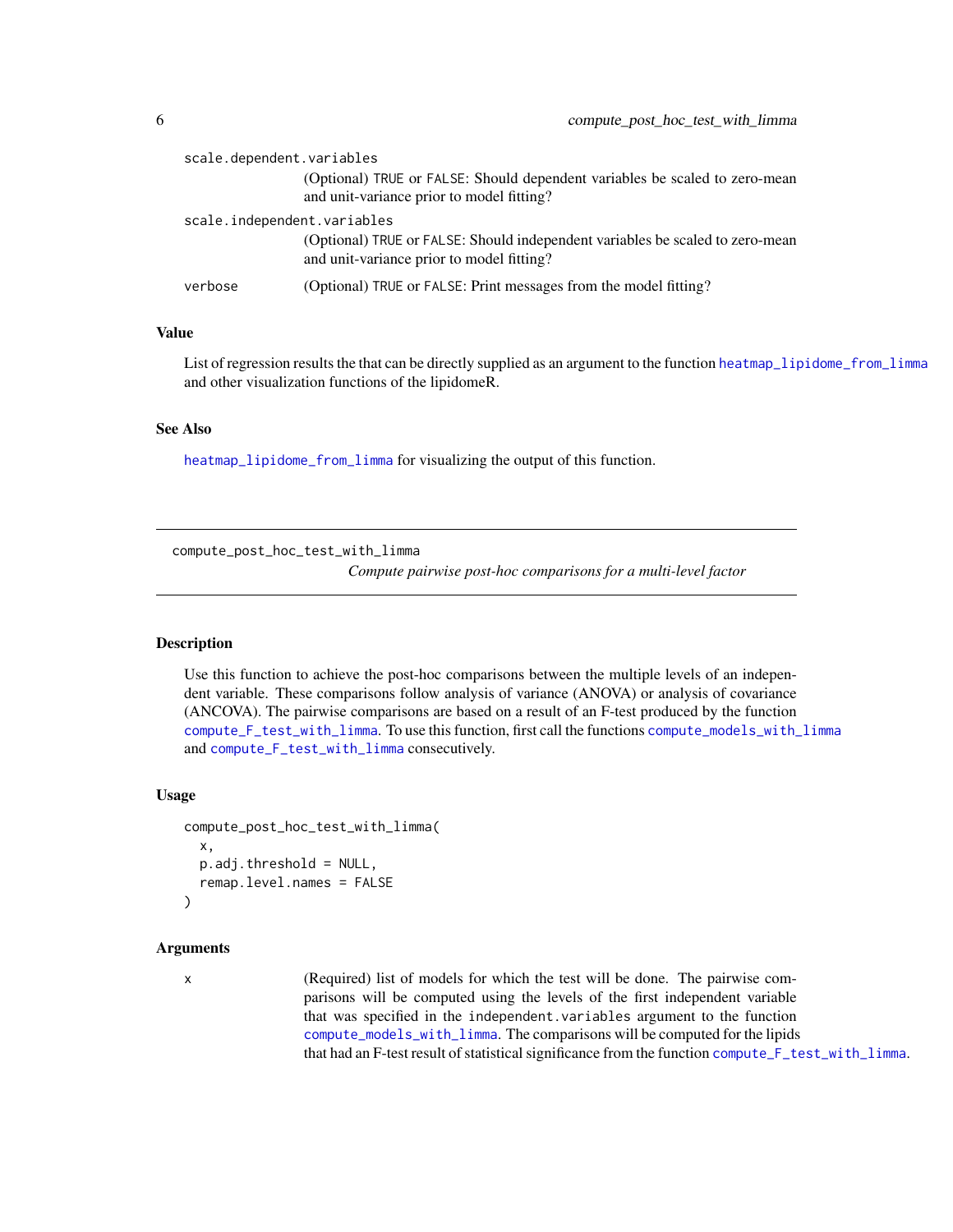```
p.adj.threshold
```
(Optional) numeric value specifying the threshold of statistical significance in the pairwise comparisons after a correction for multiple testing. We recommend to leave this argument unfilled, leading to the same threshold to be used as in the preceding F-test.

### remap.level.names

(Optional) TRUE or FALSE: Should the levels of the factor independent variable be re-mapped? This feature can be used to solve a problem with the factor levels, which may occur in some versions of the limma package. We recommend to keep this argument unchanged from the default value.

### Value

List x supplemented by the results of the pairwise post-hoc comparisons.

### See Also

[compute\\_models\\_with\\_limma](#page-4-1) for the model computation step that is required prior to calling this function.

[compute\\_F\\_test\\_with\\_limma](#page-3-1) for the F-test step that is required prior to calling this function.

<span id="page-6-1"></span>heatmap\_lipidome *Create 'lipidomeR' heatmaps of arbitrary lipid-specific values.*

### Description

Use this function to create a heatmap of any lipid-specific values. Note: Use the function [heatmap\\_lipidome\\_from\\_limma](#page-8-1) to create heatmaps of model statistics.

### Usage

```
heatmap_lipidome(
  x,
  names.mapping,
  axis.x.carbons = TRUE,class.facet = "row",
  fill.direction = "increasing",
  fill.limits = c(0, 40),
  fill.midpoint = 20,
  melt.value.name = "CV",
 melt.variable.name = NULL,
 melt.x = TRUE,range.min.N.carbons = 5,
  range.min.N.double.bonds = 5,
  scale.fill.log = NULL,
  scales = "free_y",space = "free",
```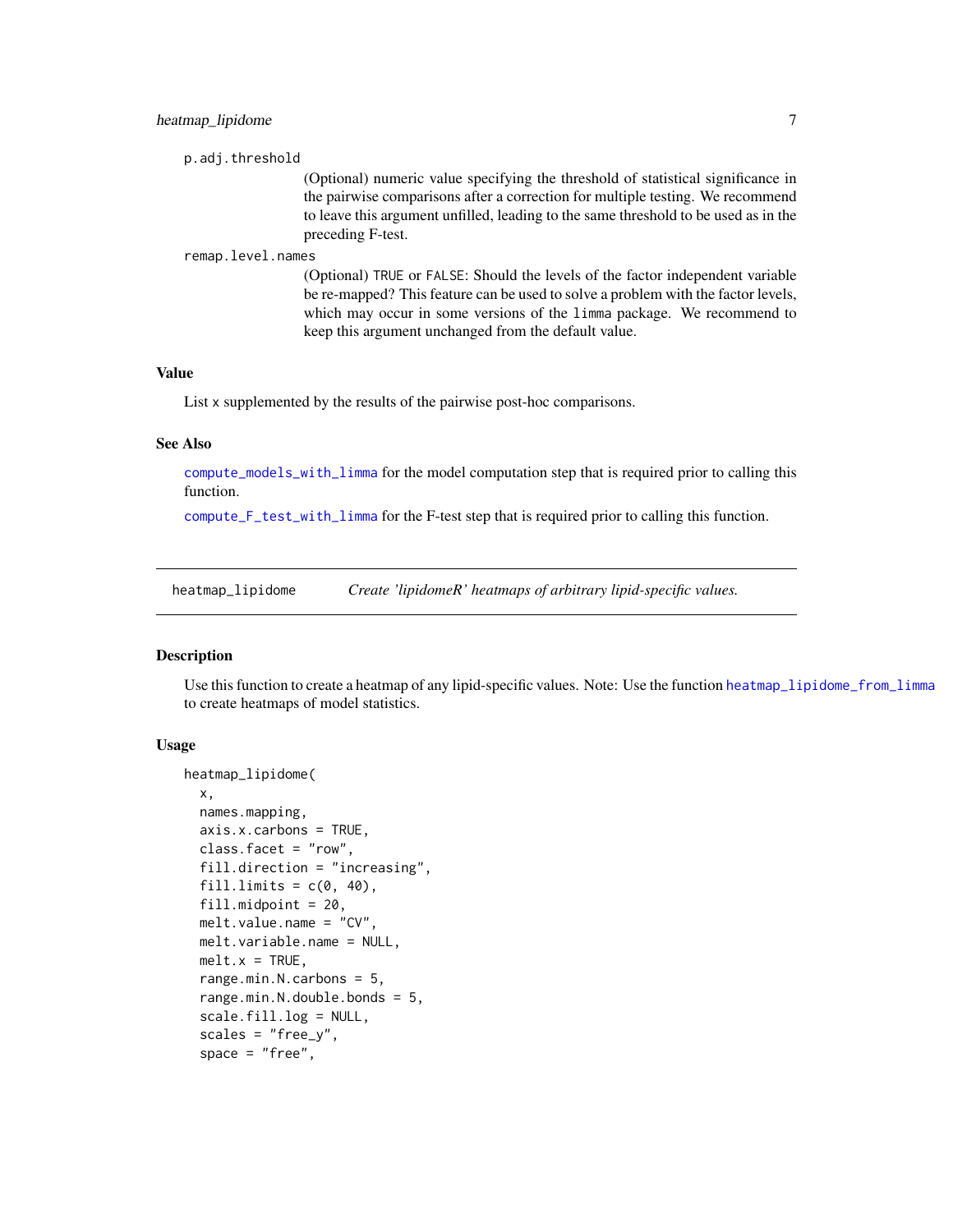```
x.names = "row.names",
x.variables = NULL
\overline{)}
```
## Arguments

| X                                | (Required) named vector of numeric values to create a figure of. Names need to<br>match to the argument names. mapping through the function map_lipid_names.<br>Alternatively, a data frame can be supplied. In that case, set melt. x = TRUE.                                                                                        |
|----------------------------------|---------------------------------------------------------------------------------------------------------------------------------------------------------------------------------------------------------------------------------------------------------------------------------------------------------------------------------------|
| names.mapping                    | (Required) mapping of lipid names from the map_lipid_names function.                                                                                                                                                                                                                                                                  |
| axis.x.carbons                   | (Optional) TRUE or FALSE: Should the lipid size (i.e., number of carbon atoms in<br>the fatty acid chain) be presented on the x-axis or y-axis?                                                                                                                                                                                       |
| class.facet                      | (Optional) character string with possible values 'col', 'row' or 'wrap': Present<br>lipid classes as panels organized into columns, rows or into a wrapped layout<br>spanning over multiple rows and columns. The alternative 'wrap' is only avail-<br>able with $plot.infividual = TRUE.$                                            |
| fill.direction                   | (Optional) TRUE or FALSE: Should color fill be in an increasing direction?                                                                                                                                                                                                                                                            |
| fill.limits                      | (Optional) numeric vector of length two, indicating the limits of the fill scale.                                                                                                                                                                                                                                                     |
| fill.midpoint<br>melt.value.name | (Optional) numeric value specifying the midpoint of the fill scale.                                                                                                                                                                                                                                                                   |
|                                  | (Optional) character string, specifying the name of the variable that will be<br>shown as fill in the heatmap.                                                                                                                                                                                                                        |
| melt.variable.name               |                                                                                                                                                                                                                                                                                                                                       |
|                                  | (Optional) character string, specifying the name of of the variable that will be<br>used to creating faceted sub-heatmaps.                                                                                                                                                                                                            |
| melt.x                           | (Optional) TRUE or FALSE: Should the argument x be molten by the function<br>melt prior to plotting? Set melt. $x = TRUE$ , if you want to plot a data frame<br>instead of a vector of values. In that case, each column of the data frame will be<br>plotted as an individual facet.                                                 |
| range.min.N.carbons              |                                                                                                                                                                                                                                                                                                                                       |
|                                  | (Optional) numeric value to specify the minimum range of the axis showing the<br>lipid size (number of carbon atoms in the fatty acid chains). This value can be<br>increased from the default value to improve readability in situtions, where there<br>are lipid classes with little or no variation in the lipid size.             |
| range.min.N.double.bonds         |                                                                                                                                                                                                                                                                                                                                       |
|                                  | (Optional) numeric value to specify the minimum range of the axis showing the<br>lipid saturation (number of double bonds in the fatty acid chains). This value can<br>be increased from the default value to improve readability in situtions, where<br>there are lipid classes with little or no variation in the lipid saturation. |
| scale.fill.log                   | (Optional) numeric value specifying the base of the logarithm, which will be<br>used to creating a logarithmic scale for the fill scale of the plot.                                                                                                                                                                                  |
| scales                           | (Optional) character string with possible values 'fixed', 'free', 'free_x' or<br>'free_y'. This argument specifies, whether the axes in multiple sub-heatmaps<br>will be in the same scale ('fixed') or in a scale specific to each sub-figure. See<br>the function facet_grid for details.                                           |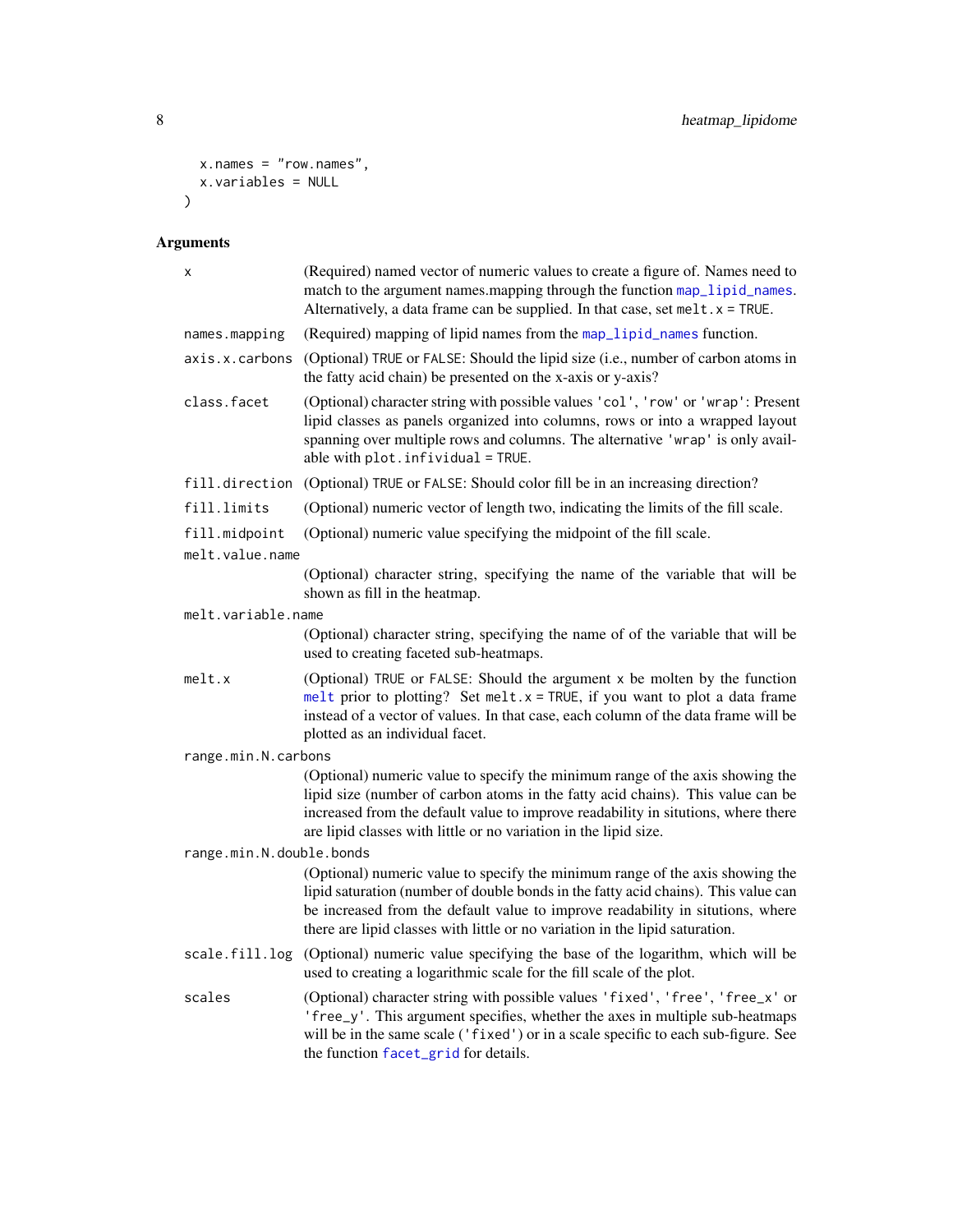<span id="page-8-0"></span>

| space       | (Optional) character string with possible values 'fixed', 'free', 'free_x'<br>or 'free_y'. This argument specifies, whether the sub-heatmaps will be of<br>identical size ('fixed') or not.                               |
|-------------|---------------------------------------------------------------------------------------------------------------------------------------------------------------------------------------------------------------------------|
| x.names     | (Optional) character string specifying the name of the variable in the argument<br>x, which will be used to matching the values to the argument names, mapping.<br>Use this argument only together with $melt.x = TRUE$ . |
| x.variables | (Optional) character vector specifying the names of the variables, which will be<br>included as individual facets in the figure. Use this argument only together with<br>$melt.x = TRUE.$                                 |

<span id="page-8-1"></span>heatmap\_lipidome\_from\_limma

*Create 'lipidomeR' heatmaps of model statistics*

### Description

Use this function to creating heatmaps of model statistics from the output of the [compute\\_models\\_with\\_limma](#page-4-1) function or related functions ([compute\\_F\\_test\\_with\\_limma](#page-3-1) and [compute\\_post\\_hoc\\_test\\_with\\_limma](#page-5-1)).

### Usage

```
heatmap_lipidome_from_limma(
  x,
  names.mapping = NULL,
  axis.x.carbons = TRUE,
 baseline.adjusted = FALSE,
  class.facet = "row",
  class.subset = NULL,
  F.test = FALSE,
  omit.class = NULL,
  omit.factor = NULL,
  order.factor = FALSE,
  p.val. thresholds = c(0.01, 0.05, 0.1),
 p.val.labels = c(8, 4, 3),p.val.label.bg.size = 2,
 p.val.label.size = 1,
  p.adj.method = "BH",
 plot.individual = FALSE,
  plot.al1 = TRUE,print.figure = TRUE,
  print.formula = TRUE,
  formula.width = 110,
  legend.key.size.multiplier = 2,
  range.min.N.carbons = 5,
  range.min.N.double.bonds = 5,
  scales = "fixed",
```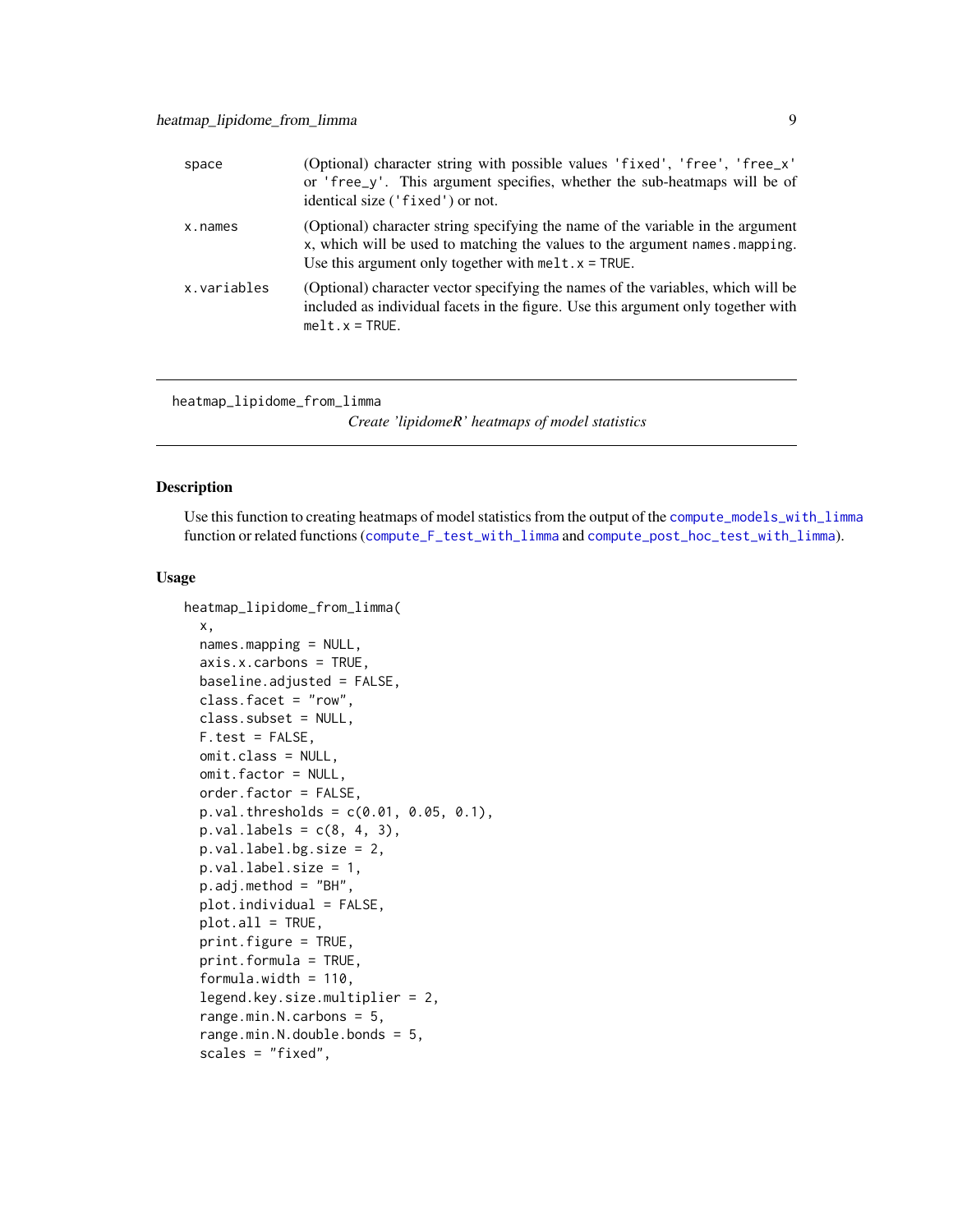```
shadowtext = FALSE,
 space = "free",survival = FALSE,verbose = FALSE,
 wrap.contrast.name = TRUE
\mathcal{L}
```
### Arguments

| X                 | (Required) list of output from the compute_models_with_limma function or<br>related functions.                                                                                                                                                                                                                                                                                                                                |
|-------------------|-------------------------------------------------------------------------------------------------------------------------------------------------------------------------------------------------------------------------------------------------------------------------------------------------------------------------------------------------------------------------------------------------------------------------------|
| names.mapping     | (Optional) mapping of lipid names from the map_lipid_names function.                                                                                                                                                                                                                                                                                                                                                          |
| axis.x.carbons    | (Optional) TRUE or FALSE: Should the lipid size (i.e., number of carbon atoms in<br>the fatty acid chain) be presented on the x-axis or y-axis?                                                                                                                                                                                                                                                                               |
| baseline.adjusted |                                                                                                                                                                                                                                                                                                                                                                                                                               |
|                   | TRUE or FALSE: Is the model object that is specified as argument x a baseline-<br>adjusted regression model? (Note: this model type is not yet provided in the<br>package.)                                                                                                                                                                                                                                                   |
| class.facet       | (Optional) character string with possible values 'col', 'row' or 'wrap': Present<br>lipid classes as panels organized into columns, rows or into a wrapped layout<br>spanning over multiple rows and columns. The alternative 'wrap' is only avail-<br>able with $plot.infividual = TRUE.$                                                                                                                                    |
| class.subset      | (Optional) character vector specifying a subset of the lipid classes (e.g., c)<br>'PC', 'SM', 'TG')). Same outcome can be achieved with the argument omit. class.                                                                                                                                                                                                                                                             |
| F.test            | (Optional) TRUE or FALSE: Should the result of an F-test be visualized instead of<br>individual model coefficients? Result from the function compute_F_test_with_limma<br>needs to be provided as argument x for the heatmap_lipidome_from_limma<br>function along with the argument F. test = TRUE.                                                                                                                          |
| omit.class        | (Optional) character vector of lipid classes omitted from the visualization (e.g.,<br>$C('PC', 'SM', 'TG'))$ .                                                                                                                                                                                                                                                                                                                |
| omit.factor       | (Optional) character vector of lipid classes omitted from the visualization (e.g.,<br>$c('Time')$ ).                                                                                                                                                                                                                                                                                                                          |
| order.factor      | (Optional) TRUE or FALSE: Sort the factor panels alphabetically?                                                                                                                                                                                                                                                                                                                                                              |
| p.val.thresholds  |                                                                                                                                                                                                                                                                                                                                                                                                                               |
|                   | (Optional) numeric vector with increasing values of highlighting thresholds for<br>multiple-testing-corrected p-values. For instance, c(0.01,0.05,0.1) gives<br>distinct highlighting of associations in the ranges $p < 0.01, 0.01 \ge p < 0.05$ ,<br>and $0.05 \ge p < 0.1$ . If the number of these categories is changed from the<br>default value, also the argument p. val. labels needs to be modified to match<br>it. |
| p.val.labels      | (Optional) numeric vector of point characters for the p-value highlighting cat-<br>egories specified in the argument p.val.thresholds. The values need to be<br>compatible with the function scale_shape_manual. If the number of these la-<br>bels is changed from the default value, also the argument p.val.thresholds<br>needs to be modified to match it.                                                                |

<span id="page-9-0"></span>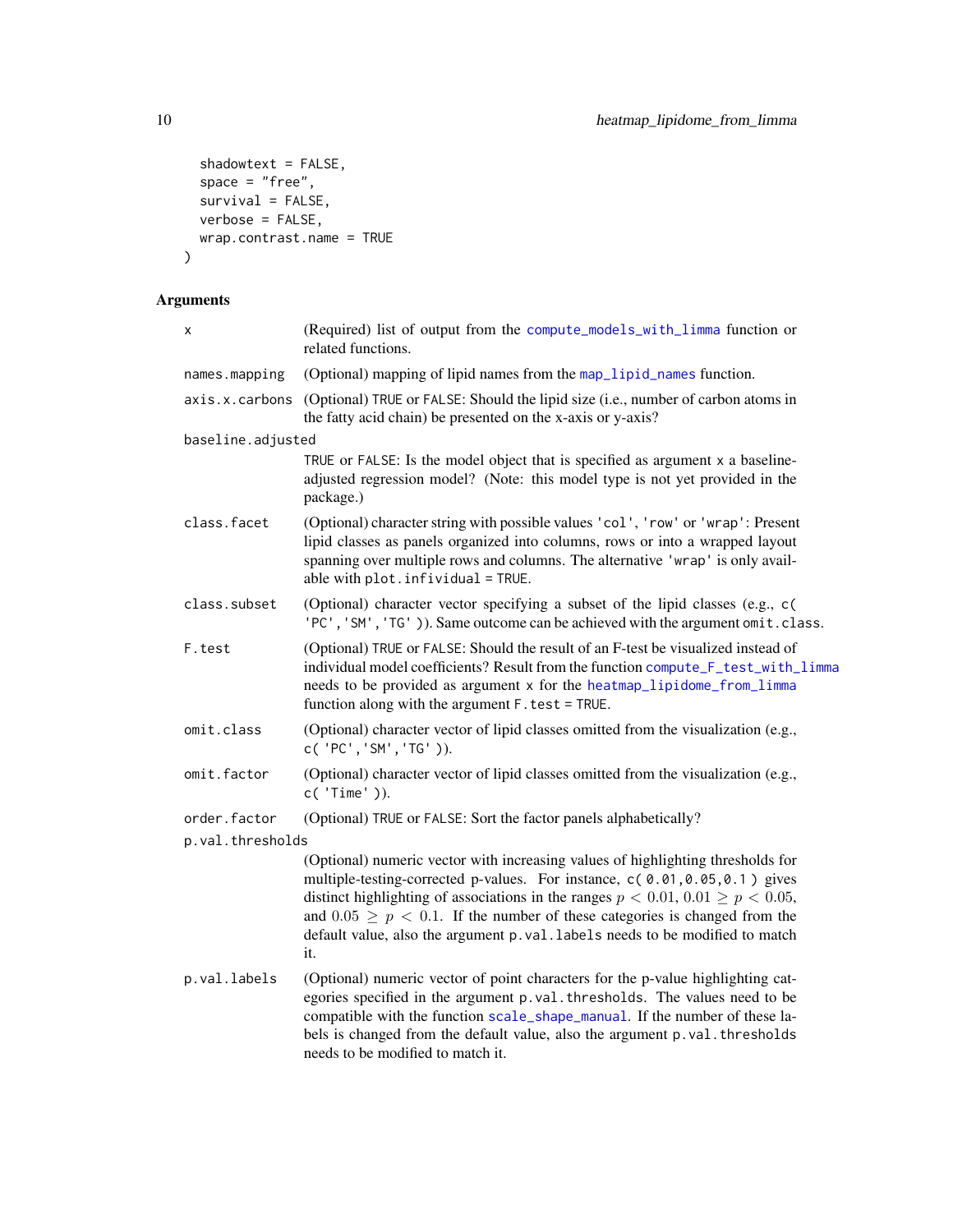<span id="page-10-0"></span>p.val.label.bg.size (Optional) numeric value to scale the size of the colored background of the symbols that indicate values with statistical significance. The background is used to ensure that the white symbols are visible also when the color of a heatmap rectangle is of a bleak color. p.val.label.size (Optional) numeric value to scale the size of the symbols that indicate values with statistical significance. p.adj.method (Optional) name of the method to correct p-values for multiple testing. Accepted values are as in the function stats::p.adjust(). plot.individual (Optional) TRUE or FALSE: Create specific figures for each coefficient of the model? For models with many independent variables, this may take some time to complete. plot.all (Optional) TRUE or FALSE: Create a combined figure of all the coefficients of the model? For models with many independent variables, this may lead to too busy a figure. print.figure (Optional) TRUE or FALSE: Print created figure(s) to the standard output? Note that when plot.individual = TRUE, multiple figures will be printed consecutively. print.formula (Optional) TRUE or FALSE: Add the model formula as a title to the figure? We recommend to use print. formula = TRUE to make the result more understandable and reproducible. formula.width (Optional) numeric value to specify the width of a line in the model formula. Relevant only if print.formula = TRUE. legend.key.size.multiplier (Optional) numeric value to scale the size of the figure (key) legends. range.min.N.carbons (Optional) numeric value to specify the minimum range of the axis showing the lipid size (number of carbon atoms in the fatty acid chains). This value can be increased from the default value to improve readability in situations, where there are lipid classes with little or no variation in the lipid size. range.min.N.double.bonds (Optional) numeric value to specify the minimum range of the axis showing the lipid saturation (number of double bonds in the fatty acid chains). This value can be increased from the default value to improve readability in situtions, where there are lipid classes with little or no variation in the lipid saturation. scales (Optional) character string with possible values 'fixed', 'free', 'free\_x' or 'free\_y'. This argument specifies, whether the axes in multiple sub-heatmaps will be in the same scale ('fixed') or in a scale specific to each sub-figure. See the function [facet\\_grid](#page-0-0) for details. shadowtext (Optional) TRUE or FALSE: Should an alternative method of statistical significance highlighting be used in the figure? If TRUE, highlighting will be based on the function [geom\\_shadowtext](#page-0-0). space (Optional) character string with possible values 'fixed', 'free', 'free\_x' or 'free\_y'. This argument specifies, whether the sub-heatmaps will be of identical size ('fixed') or not. See the function [facet\\_grid](#page-0-0) for details.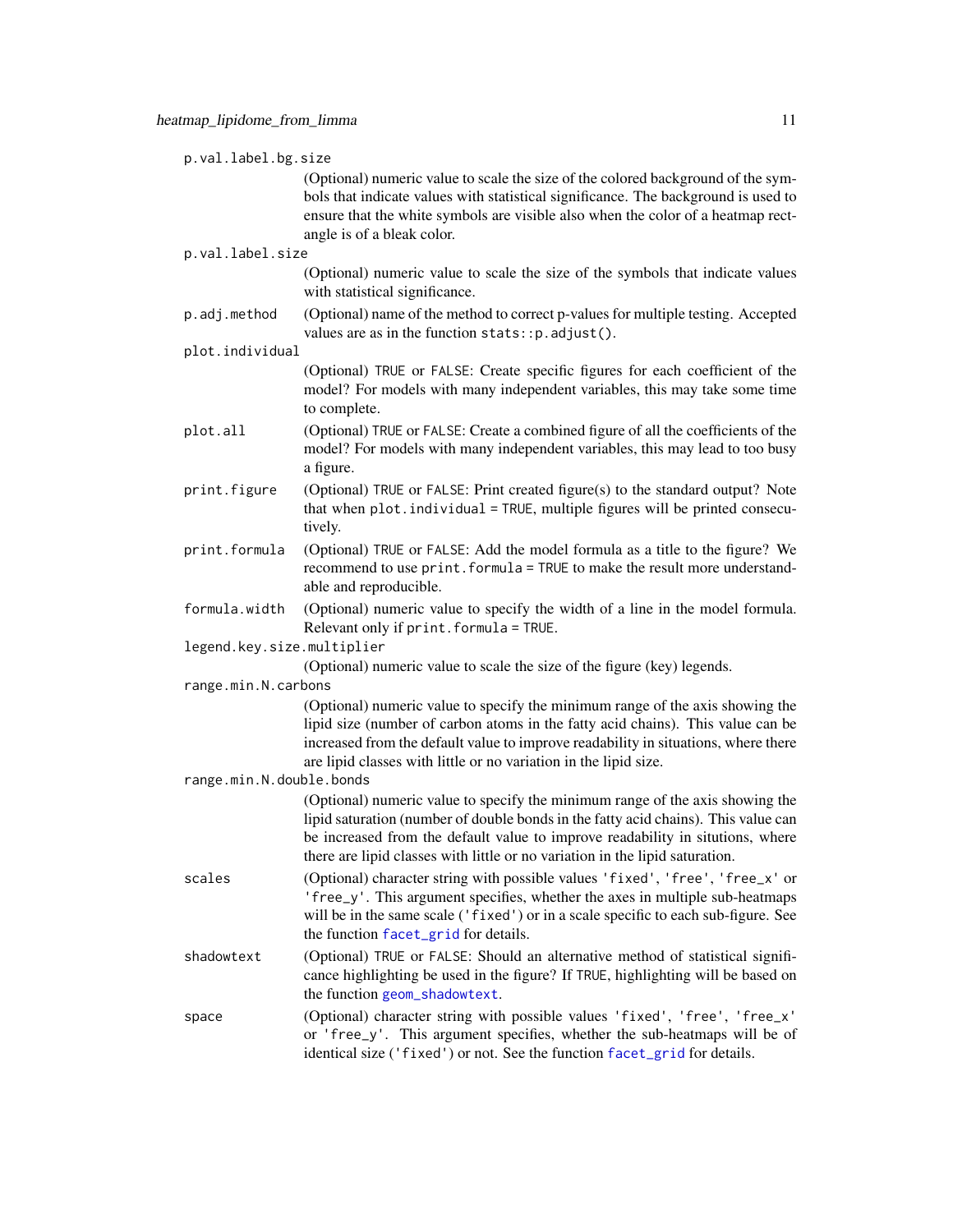<span id="page-11-0"></span>

| survival           | (Optional) TRUE or FALSE: Is the model object that is specified as argument x a<br>survival model? (Note: this model type is not yet provided in the package.) |
|--------------------|----------------------------------------------------------------------------------------------------------------------------------------------------------------|
| verbose            | (Optional) TRUE or FALSE: Print information about the progress of the function<br>call?                                                                        |
| wrap.contrast.name |                                                                                                                                                                |
|                    | (Optional) TRUE or FALSE: Wrap the name of a contrast to multiple lines to<br>ensure readability?                                                              |

### Value

List of 'lipidomeR' heatmap figure(s).

### See Also

[compute\\_models\\_with\\_limma](#page-4-1) for computing the argument x for this function.

| humanlipidome | Concentrations of lipids in a human plasma reference sample |  |
|---------------|-------------------------------------------------------------|--|
|---------------|-------------------------------------------------------------|--|

### **Description**

This data set contains concentrations of 403 named lipids in the 'National Institute of Standards and Technology Human Plasma Standard Reference Material' (NIST SRM 1950).

### Usage

data( humanlipidome )

### Format

A data frame with 403 rows and 2 variables:

**Name** Name of the lipid. The names are in the format ' $XY(C:D)$ ', where 'XY' is the abbreviation of the lipid class, 'C' is the total number of carbon atoms in the fatty-acid chains, and 'D' is the total number of double-bonds in the fatty acid chains.

Concentration Concentration of the lipid (umol/mL)

### Source

This data is available at the NIH Common Fund's National Metabolomics Data Repository (NMDR) website, the 'Metabolomics Workbench', <https://www.metabolomicsworkbench.org>, where it has been assigned Project ID PR000004. The data can be accessed directly via its Project DOI: [10.21228/M8MW26.](http://dx.doi.org/10.21228/M8MW26) This work was supported by NIH grant, U2C- DK119886.

#### References

Quehenberger, O. et al. Lipidomics reveals a remarkable diversity of lipids in human plasma. J Lipid Res. 51, 3299-3305 (2010) [\(doi: 10.1194/jlr.M009449\)](https://doi.org/10.1194/jlr.M009449)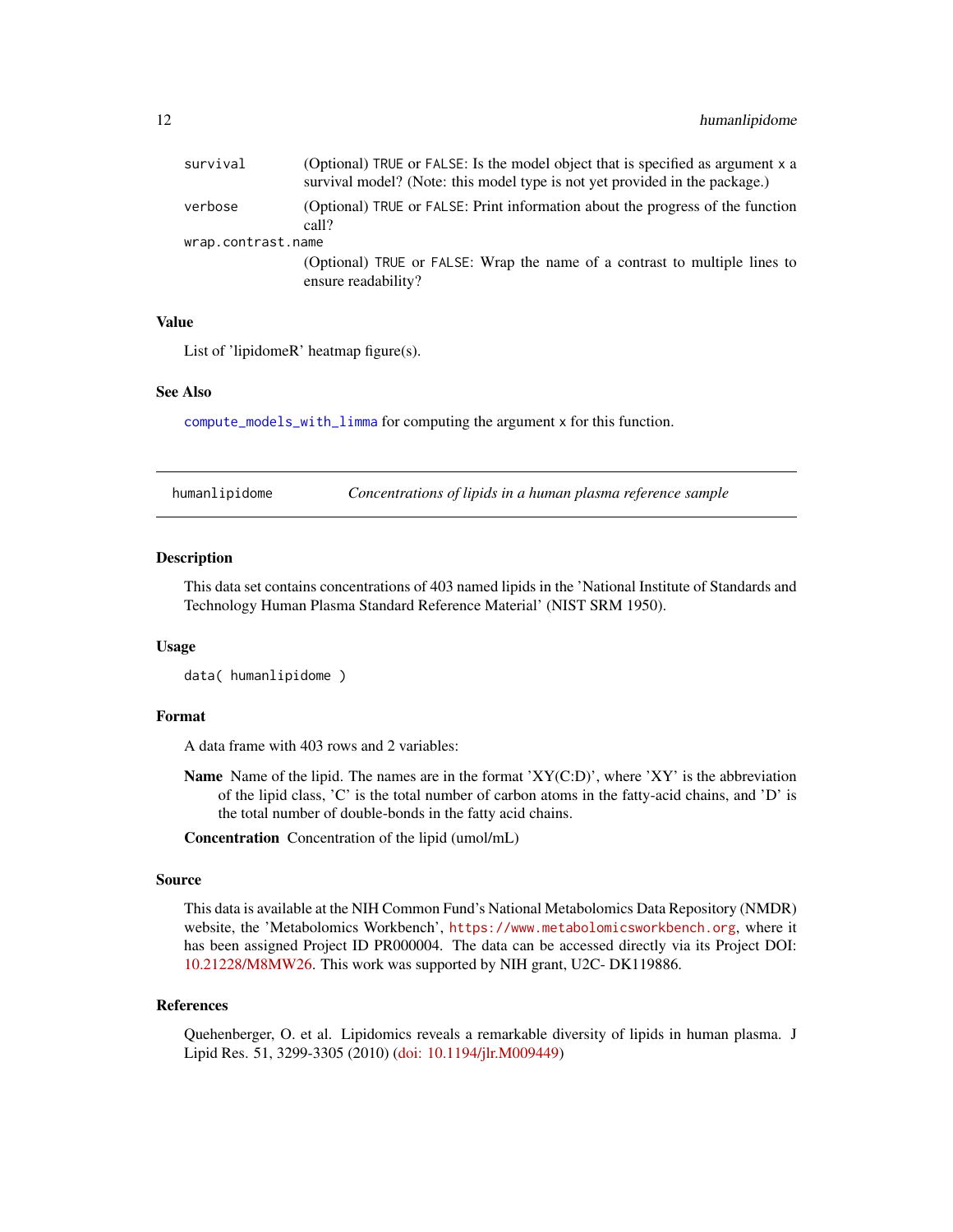### <span id="page-12-0"></span>Examples

```
# Load the data set.
data( humanlipidome )
# Transform the concentrations into log-10 scale.
humanlipidome$"Concentration_log10_umol_per_mL" <-
   log10( humanlipidome$"Concentration" )
# Enumerate the lipid names into values.
names.mapping <- map_lipid_names( x = humanlipidome$"Name" )
# Create the lipidomeR heatmap of lipid concentrations.
heatmap_lipidome(
   x = humanlipidome[ , c( "Name", "Concentration_log10_umol_per_mL" ) ],
   names.mapping = names.mapping,
   class.facet = "wrap",
   x.name' = "Name",fill.limits =
       range(
           x = humanlipidome$"Concentration_log10_umol_per_mL",
           na.rm = TRUE
      ),
   fill.midpoint =
       sum(
           range(
               x = humanlipidome$"Concentration_log10_umol_per_mL",
               na.rm = TRUE
           )
       ) / 2,
   melt.value.name = "Concentration_umol_per_mL_log10",
   scales = "free"
)
```
install\_Bioconductor\_dependencies *Install the Bioconductor dependencies for the 'lipidomeR'*

### Description

Run this function, if you encounter an error with missing packages, such as, [limma.](https://doi.org/doi:10.18129/B9.bioc.limma)

### Usage

```
install_Bioconductor_dependencies(pkgs.bioconductor = c("limma"))
```
### Arguments

pkgs.bioconductor

Character vector of Bioconductor packages to install.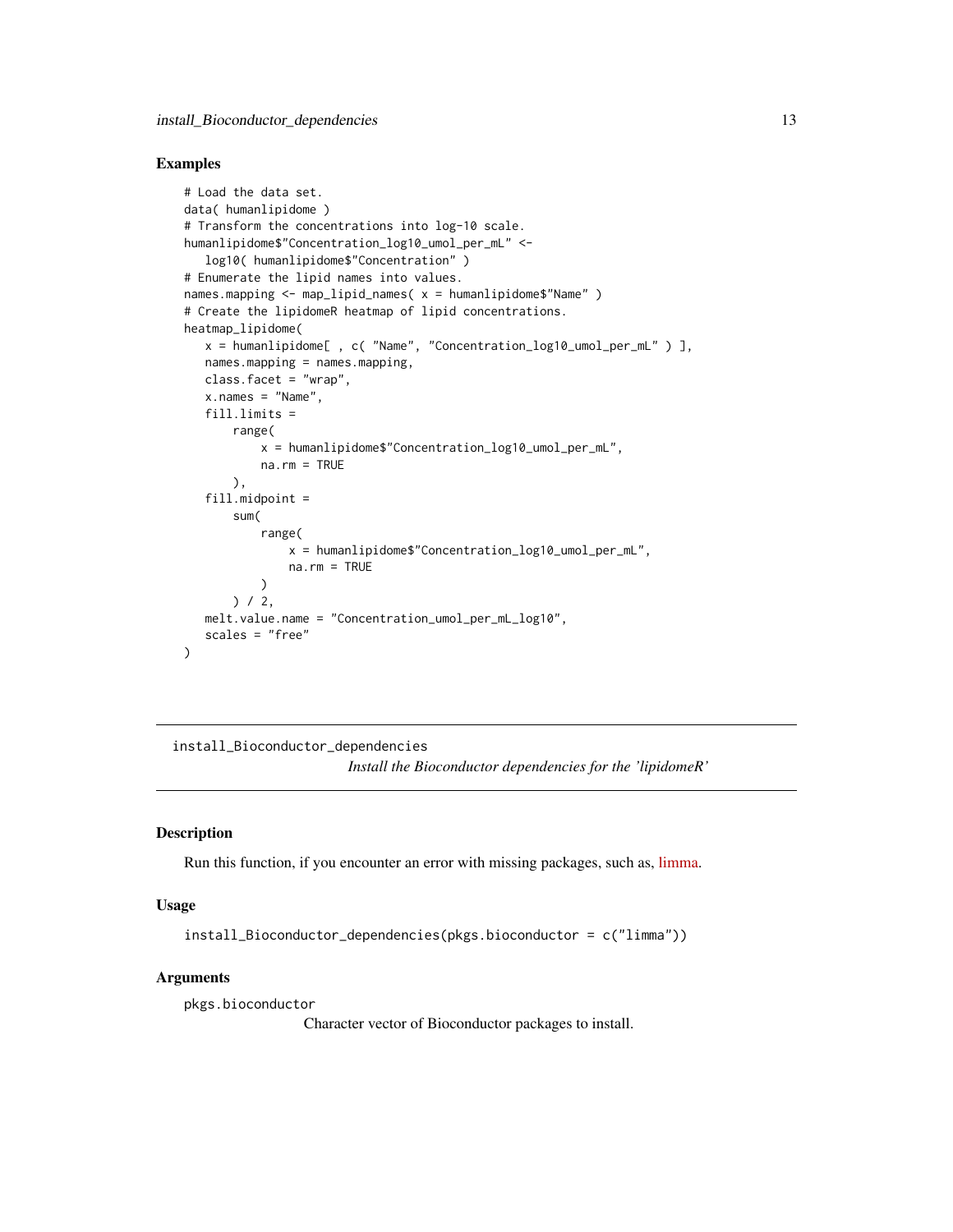<span id="page-13-0"></span>

### **Description**

This data set contains levels of 383 named lipids in 88 liver tissue samples.

### Usage

```
data( liverlipidome )
```
### Format

A long-format data frame with 33704 rows and 13 variables:

ID Participant number

Diagnosis Diagnosis of the liver: normal, steatosis, non-alcoholic steatohepatitis (NASH), or cirrhosis

Gender Gender of the participant

BMI Body-mass-index (BMI) of the participant

Ethnicity Ethnicity of the participant

Age Age of the participant

AST Aspartate aminotransferase blood test (U/l)

ALT Alanine aminotransferase blood test (U/l)

ALKP Alkaline phosphatase blood test (U/l)

TBIL Total bilirubin blood test (mg/dl)

Glucose Glucose blood test (mg/dl)

Type Sub-type of the breast tumor. IDC: Invasive Ductal Carcinoma

Lipid\_Name Name of the lipid. The names are in the format 'XY( $C:D$ )', where 'XY' is the abbreviation of the lipid class, 'C' is the total number of carbon atoms in the fatty-acid chains, and 'D' is the total number of double-bonds in the fatty acid chains.

Lipid\_Level Measured level of the lipid.

### Source

This data is available at the NIH Common Fund's National Metabolomics Data Repository (NMDR) website, the 'Metabolomics Workbench', <https://www.metabolomicsworkbench.org>, where it has been assigned Project ID PR000633. The data can be accessed directly via its Project DOI: [10.21228/M8MW26.](http://dx.doi.org/10.21228/M8MW26) This work was supported by NIH grant, U2C- DK119886.

#### References

Gorden, D. Lee, et al. Biomarkers of NAFLD Progression: a Lipidomics Approach to an Epidemic. J Lip Res. 56(3) 722-36 (2015) [\(doi: 10.1194/jlr.P056002](https://dx.doi.org/10.1194/jlr.P056002)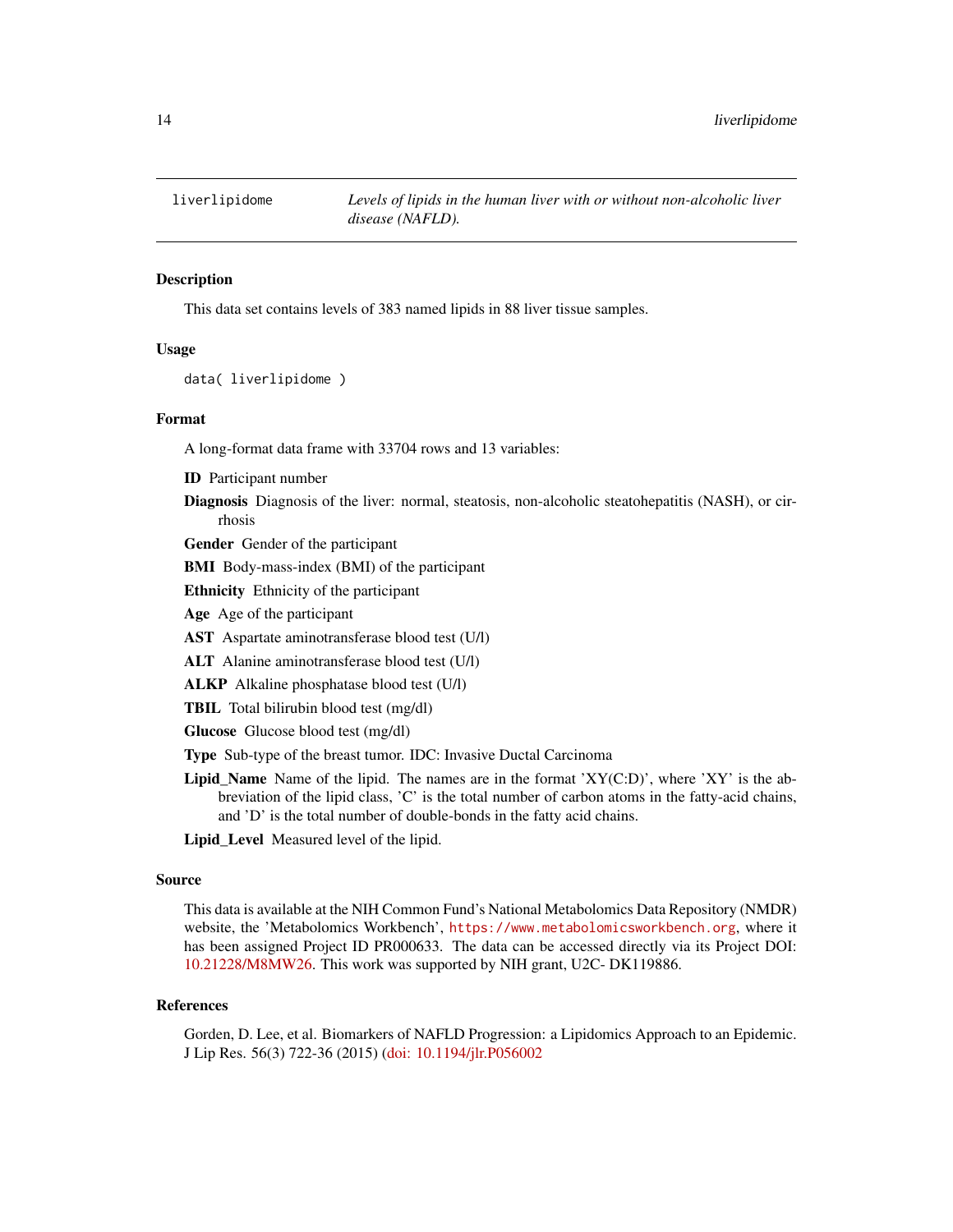### liverlipidome 15

### Examples

```
# Load the data set.
data( liverlipidome )
# Convert the data into wide format, where each lipid is one column and
# each sample is one row.
liverlipidome.wide <-
   tidyr::pivot_wider(
       data = liverlipidome,
       names_from = Lipid_Name,
       values_from = Lipid_Level
  \lambda# Create a mapping of the lipid names.
names.mapping <-
  map_lipid_names( x = unique( liverlipidome$"Lipid_Name" ) )
# Compute the regression models.
result.limma <-
  compute_models_with_limma(
      x = liverlipidome.wide,
       dependent.variables = names.mapping$"Name",
       independent.variables = c( "Diagnosis" ),
       F.test = TRUE # Compute an F-test for a factor variable.
  \lambda# Compute the F-test.
result.limma <- compute_F_test_with_limma( x = result.limma )
# Print a figure of the F-test.
figure.output <-
 heatmap_lipidome_from_limma(
      x = resultu.limma,
      names.mapping = names.mapping,
      F.test = TRUE,
      axis.x.carbons = FALSE,
      class.facet = "wrap",
      plot.all = FALSE,
      plot.individual = TRUE,
      scales = "free",
      space = "free"
 \lambda# Compute pairwise post-hoc comparisons between the factor levels for
# the dependent variables (i.e., lipids) with a significant F-test result.
result.limma <-
  compute_post_hoc_test_with_limma(
      x = resultu.limma,
       remap.level.names = TRUE
  \lambda# Print a figure of all post-hoc comparisons.
figure.output <-
   heatmap_lipidome_from_limma(
   x = result.limma$"result.post.hoc.test",
   names.mapping = names.mapping,
```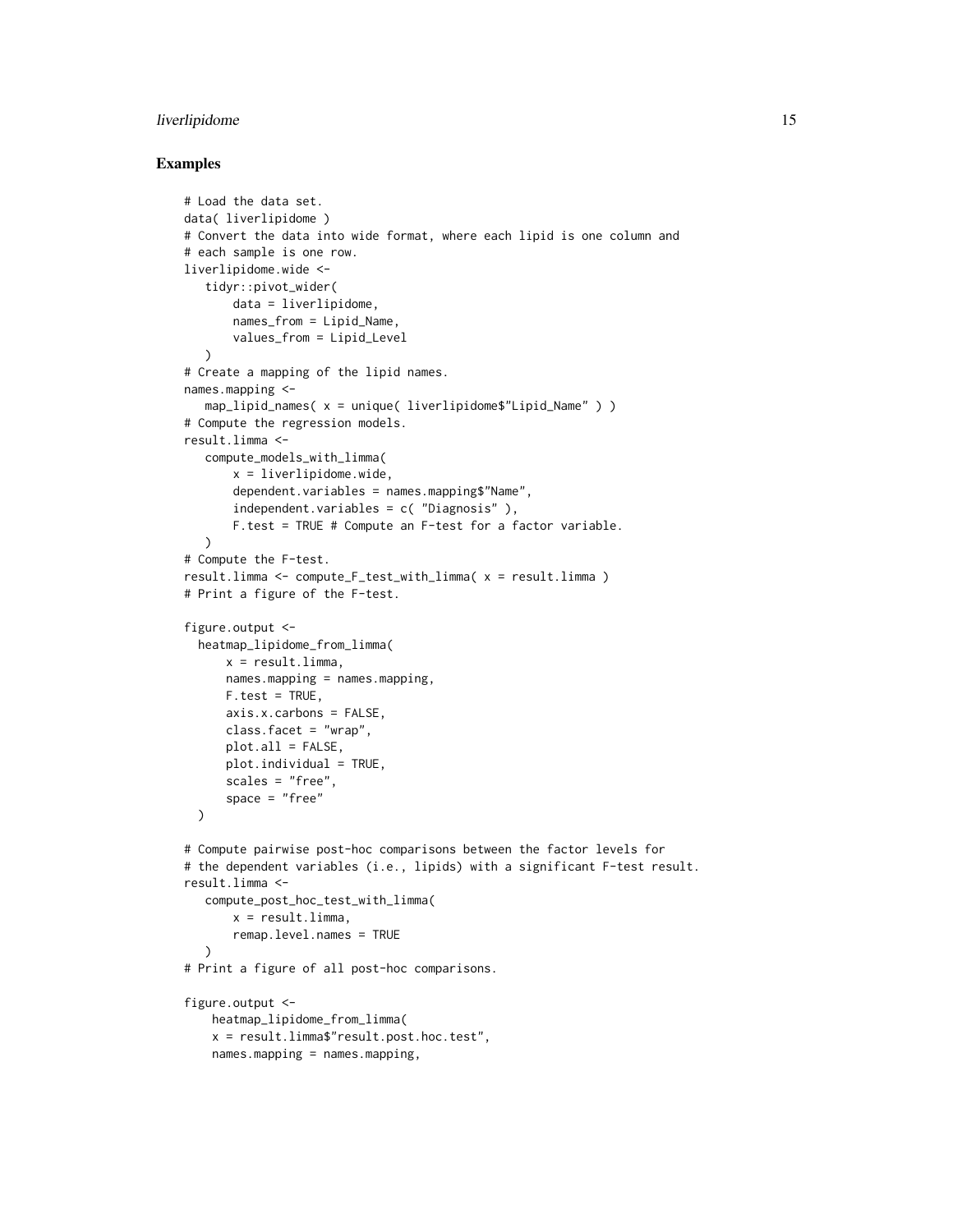```
axis.x.carbons = FALSE,
    plot.all = TRUE,
    plot.individual = FALSE,
    scales = "free",
    space = "free"
\lambda# Specify the contrasts of the post-hoc comparison that will be included
# in the figure.
contrasts.included <-
   c( "DiagnosisSteatosis", "DiagnosisNASH", "DiagnosisCirrhosis" )
# Get the omitted contrasts based on the above definition.
contrasts.omitted <-
   colnames( result.limma$"result.post.hoc.test"$"p.value" )[
       !(
           colnames( result.limma$"result.post.hoc.test"$"p.value" ) %in%
           contrasts.included
       \mathcal{L}]
# Find dependent variables (i.e., lipids) that have any significant
# difference.
has.any.significant <-
   apply(
       X =result.limma$"result.post.hoc.test"$"p.value"[
                ,
               contrasts.included
           ],
       MAR = 2,FUN = p.adjust,
       method = "BH"
   \mathcal{L}has.any.significant <-
   rownames(
       has.any.significant[
           apply(
               X = has.any.significant < 0.05,
               MAR = 1,FUN = any),
       ]
  )
# Include in the figure only lipid classes that have at least four
# significant differences.
classes.included <-
   names(
       which(
           table(
               names.mapping[
                   make.names( has.any.significant ), "Class"
               ]
           ) > 4\lambda
```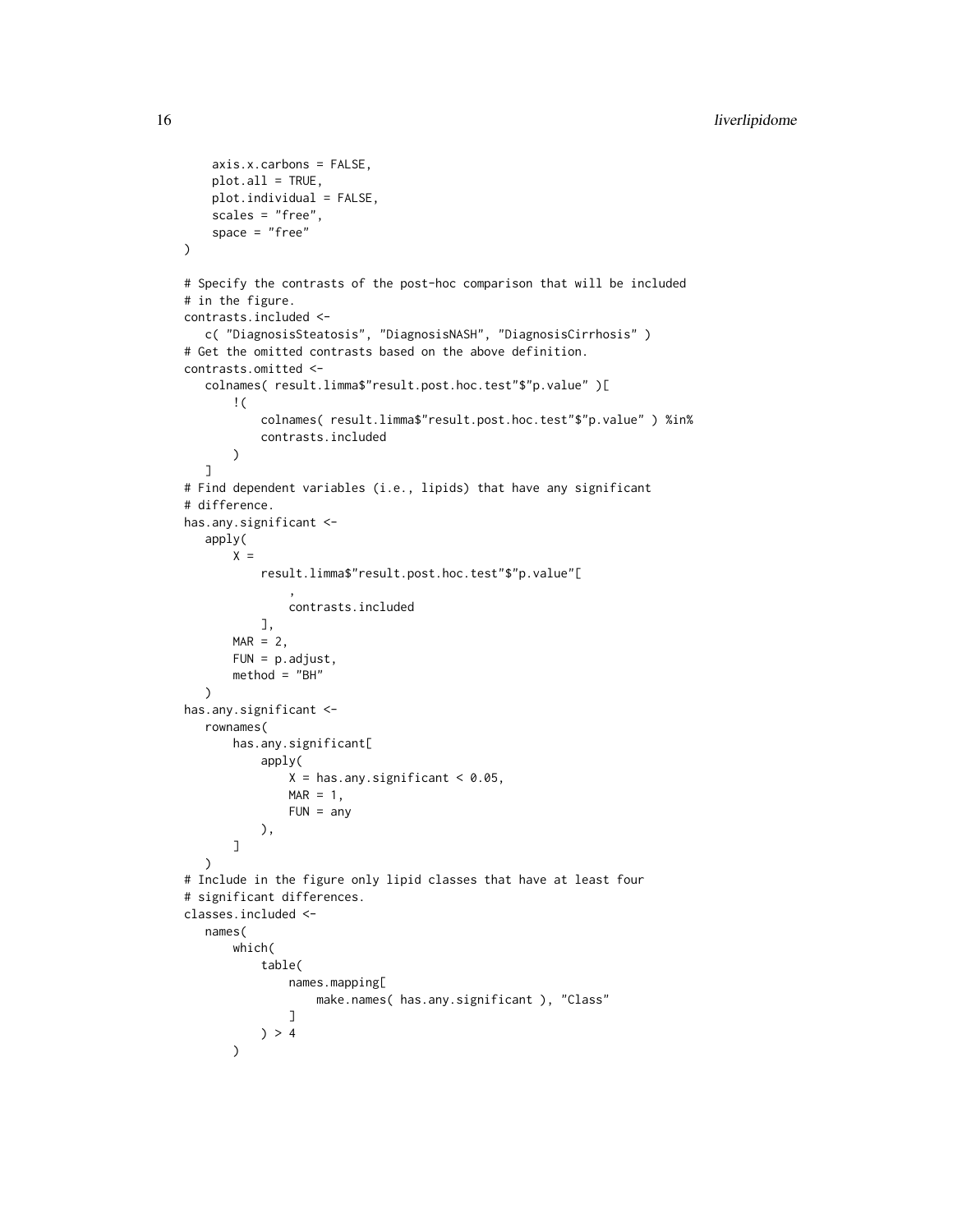<span id="page-16-0"></span>map\_lipid\_names 17

```
)
classes.omitted <- unique( names.mapping$"Class" )
classes.omitted <-
  classes.omitted[ !( classes.omitted ) %in% classes.included ]
# Print a figure of the selected post-hoc-comparisons.
figure.output <-
  heatmap_lipidome_from_limma(
       x = result.limma$"result.post.hoc.test",
       names.mapping = names.mapping,
       axis.x.carbons = FALSE,
       omit.class = classes.omitted,
       omit.factor = contrasts.omitted,
       plot.all = TRUE,
       plot.individual = FALSE,
       scales = "free",
       space = "free"
  )
```
<span id="page-16-1"></span>map\_lipid\_names *Enumerate lipid names into values about lipid class, size and saturation*

### **Description**

Use this function to create a mapping of the lipids to values, which can be used to creating 'lipidomeR' heatmaps.

#### Usage

map\_lipid\_names(x)

### Arguments

x (Required) character vector of lipid names. The names are expected in the format 'XY(C:D)', where 'XY' is the abbreviation of the lipid class, 'C' is the total number of carbon atoms in the fatty-acid chains, and 'D' is the total number of double-bonds in the fatty acid chains.

### Value

Data frame with lipid names in various formats for R and the enumerated values of lipid class (Class), lipid size (N.carbons) and lipid unsaturation (N.double.bonds).

### See Also

[heatmap\\_lipidome\\_from\\_limma](#page-8-1) for creating 'lipidomeR' heatmaps of regression model results based on the output of this function.

[heatmap\\_lipidome](#page-6-1) for creating 'lipidomeR' heatmaps of any lipid-specific values based on the output of this function.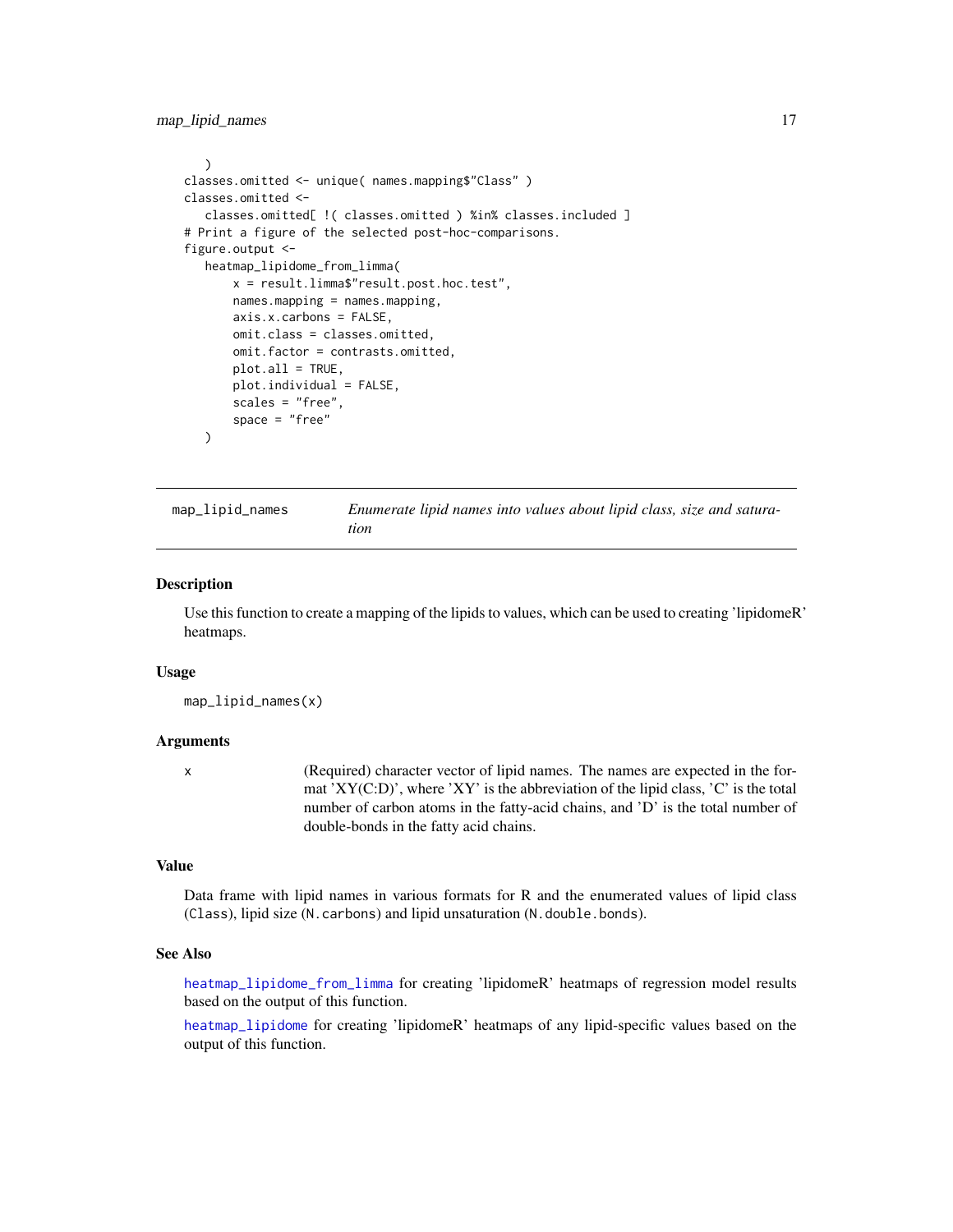# <span id="page-17-0"></span>Index

∗Topic NASH liverlipidome , [14](#page-13-0) ∗Topic NIST humanlipidome , [12](#page-11-0) ∗Topic blood humanlipidome , [12](#page-11-0) ∗Topic breast cancerlipidome , [2](#page-1-0) ∗Topic cancer cancerlipidome , [2](#page-1-0) ∗Topic carcinoma cancerlipidome , [2](#page-1-0) ∗Topic concentration humanlipidome , [12](#page-11-0) ∗Topic datasets cancerlipidome , [2](#page-1-0) humanlipidome , [12](#page-11-0) liverlipidome , [14](#page-13-0) ∗Topic data cancerlipidome , [2](#page-1-0) humanlipidome , [12](#page-11-0) liverlipidome , [14](#page-13-0) ∗Topic diagnosis cancerlipidome , [2](#page-1-0) liverlipidome , [14](#page-13-0) ∗Topic disease liverlipidome , [14](#page-13-0) ∗Topic ductal cancerlipidome , [2](#page-1-0) ∗Topic human cancerlipidome , [2](#page-1-0) humanlipidome , [12](#page-11-0) liverlipidome , [14](#page-13-0) ∗Topic invasive cancerlipidome , [2](#page-1-0) ∗Topic lipidome cancerlipidome , [2](#page-1-0) humanlipidome , [12](#page-11-0) liverlipidome , [14](#page-13-0)

∗Topic lipidomics <code>cancerlipidome</code>, $2$ humanlipidome , [12](#page-11-0) liverlipidome , [14](#page-13-0) ∗Topic lipids cancerlipidome , [2](#page-1-0) humanlipidome , [12](#page-11-0) liverlipidome , [14](#page-13-0) ∗Topic liver liverlipidome , [14](#page-13-0) ∗Topic molecule <code>cancerlipidome</code>, $2$ humanlipidome , [12](#page-11-0) liverlipidome , [14](#page-13-0) ∗Topic non-alcoholic liverlipidome , [14](#page-13-0) ∗Topic plasma humanlipidome , [12](#page-11-0) ∗Topic reference humanlipidome , [12](#page-11-0) ∗Topic steatohepatitis liverlipidome , [14](#page-13-0) ∗Topic tissue cancerlipidome , [2](#page-1-0) liverlipidome , [14](#page-13-0) ∗Topic tumor cancerlipidome , [2](#page-1-0)  $\,$ can $\,$ cer $\,$ lipidome, $2$ compute\_F\_test\_with\_limma , [4](#page-3-0) , *[6,](#page-5-0) [7](#page-6-0)* , *[9](#page-8-0) , [10](#page-9-0)* compute\_models\_with\_limma , *[4](#page-3-0)* , [5](#page-4-0) , *[6,](#page-5-0) [7](#page-6-0)* , *[9](#page-8-0) , [10](#page-9-0)* , *[12](#page-11-0)* compute\_post\_hoc\_test\_with\_limma , *[4](#page-3-0)* , [6](#page-5-0) , *[9](#page-8-0)* facet\_grid , *[8](#page-7-0)* , *[11](#page-10-0)* geom\_shadowtext , *[11](#page-10-0)* heatmap\_lipidome , [7](#page-6-0) , *[17](#page-16-0)*